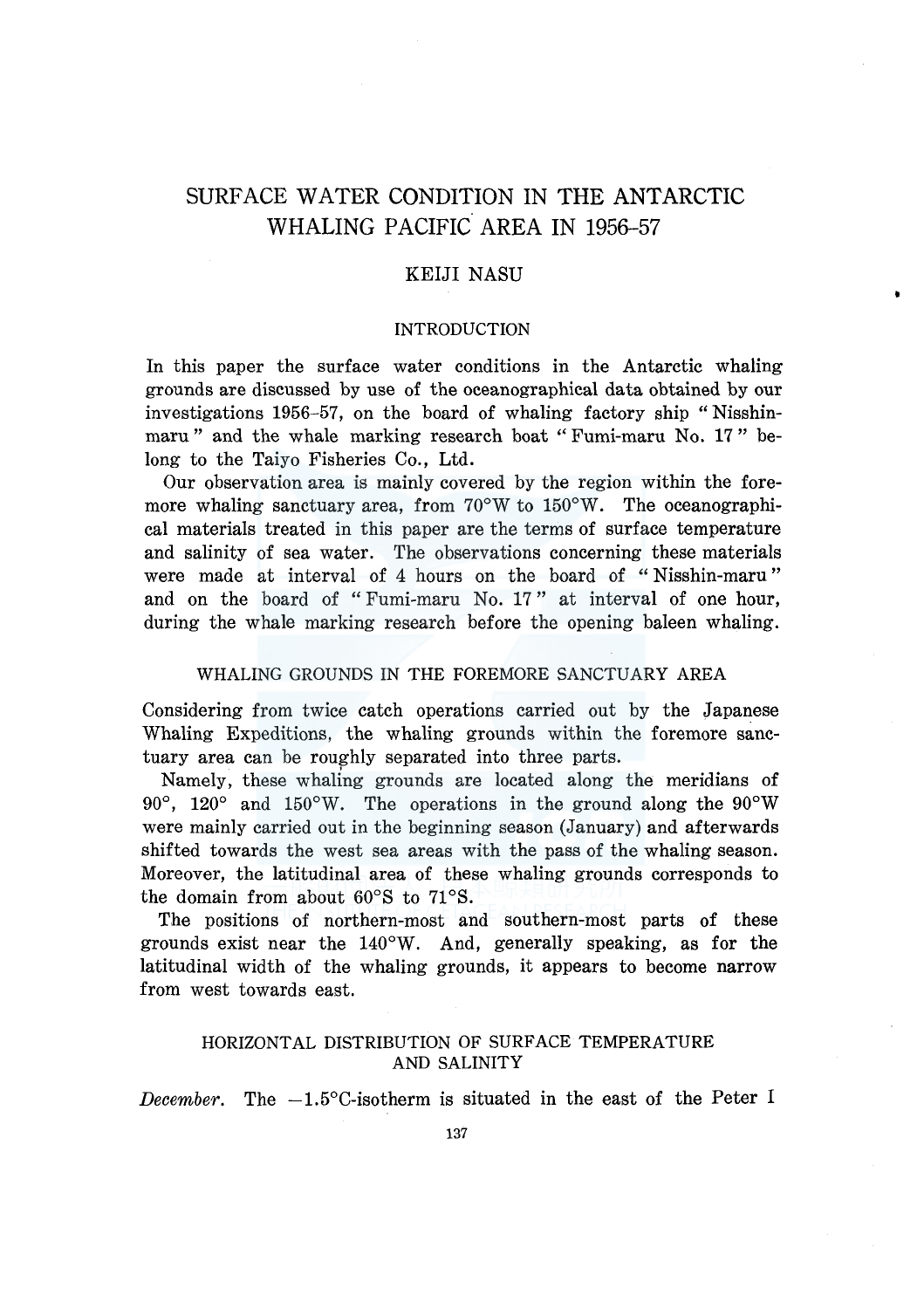Island, in the neighbourhood of 68°8, 83°W. And, in this region it is extended in a tongue shape towards the NE direction. In the vicinity of the tongue area, the temperature changes abruptly.



Fig. 1. The horizontal distribution of temperature at surface. December 1956.



Fig. 2. The horizontal distribution of salinity at surface. December 1956.

The  $33.50\%$ -isohaline is distributed in the same pattern as the temperature isoline, and in this region the low temperature and salinity water mass, which is formed by the melting ice and moves northward, is apparently found. The salinity seems to reduce gradually with the pass of month, as already described by 8ugiura (1949). The sea water in this region is well known as the Antarctic surface water (Midttun and Natvig, 1957).

At the position of  $66^{\circ}$ -30'S,  $73^{\circ}$ -00'W, the tongue shape distribution of the high temperature and salinity water mass (more than 0.5°C and 34.00%) is projected towards the west. Near  $74^{\circ}$ W, the meandering discontinuous lines of temperature and salinity are found. At the position of 64°8, 83°W, the water mass having the high temperature and salinity more than  $1.0^{\circ}$ C and  $33.90%$  is situated towards the south-west.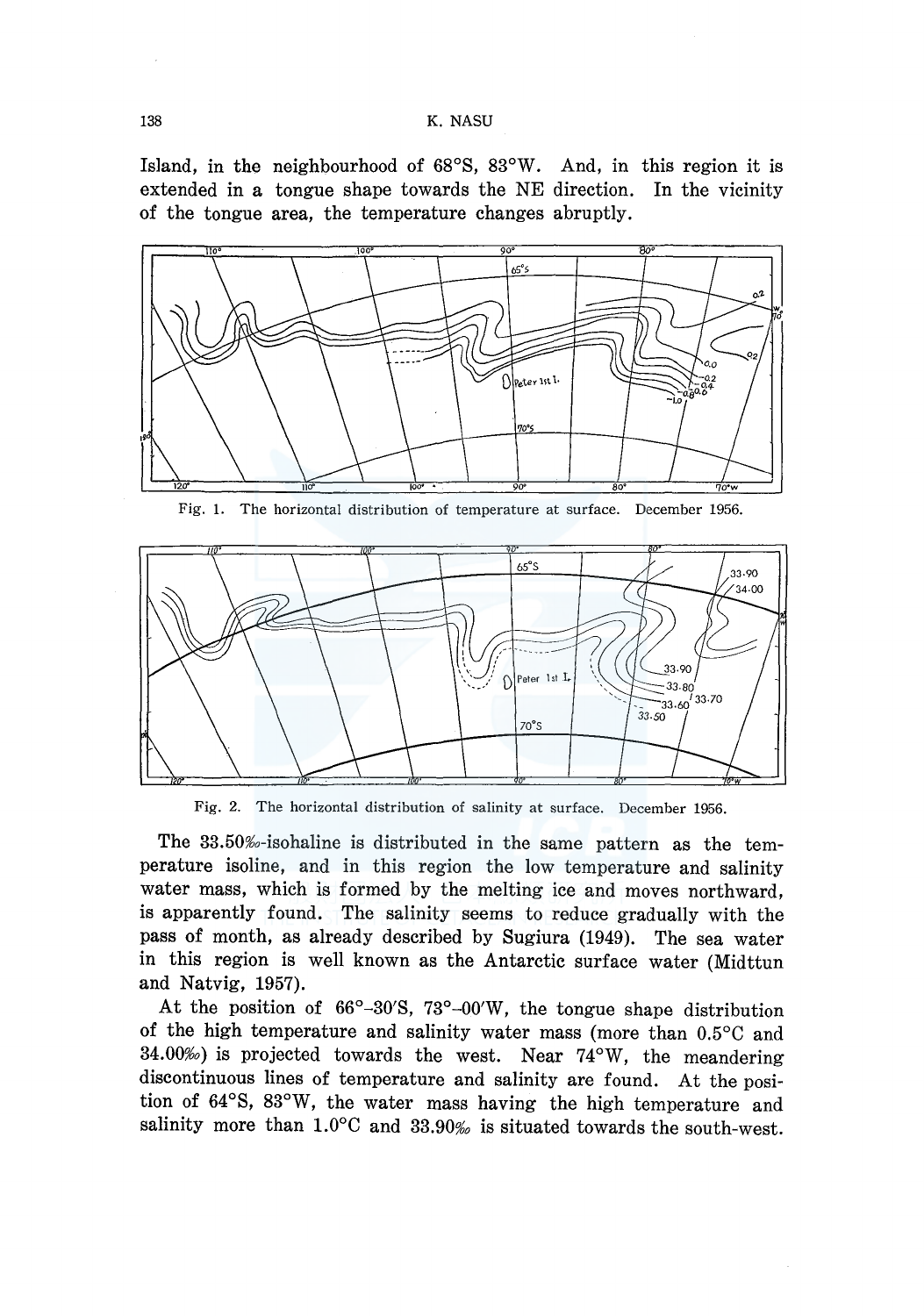## SURFACE WATER CONDITION IN THE ANTARCTIC WHALING PACIFIC AREA 139

And, in the region of south-west direction of the above water mass (about 68°8, 93°W), there exists a tongue shape region which extends towards the southern direction.



Fig. 3. The horizontal distribution of temperature at surface. January 1957.



Fig. 4. The horizontal distribution of salinity at surface. January 1957.

In the vicinity of the about 65°8, 110°W, the low temperature and salinity water mass which are formed by  $-0.5^{\circ}$ C and 33.50% run northerly in a tongue shape. In the western part of the above tongue shape region, the comparative high temperature and salinity water mass (more than  $-0.2$ °C and 33.70‰) is projected southerly. The isotherm and isohaline of this region are laterally meandered and it seems that their patterns form the cyclonic.

*January.* Observation area covered from about 105°W to 130°W. The surface temperature in this area varies from  $0.5^{\circ}$ C to  $-0.9^{\circ}$ C. The distribution of pack-ice at January is extended towards the east from the vicinity of the position  $66^{\circ}$ ,  $117^{\circ}$ W and it is directed southerly very sharp from the position of 66°8 and 110°W. To the east area of the pack-ice, the tongue shape of the isolines of relative high tempera-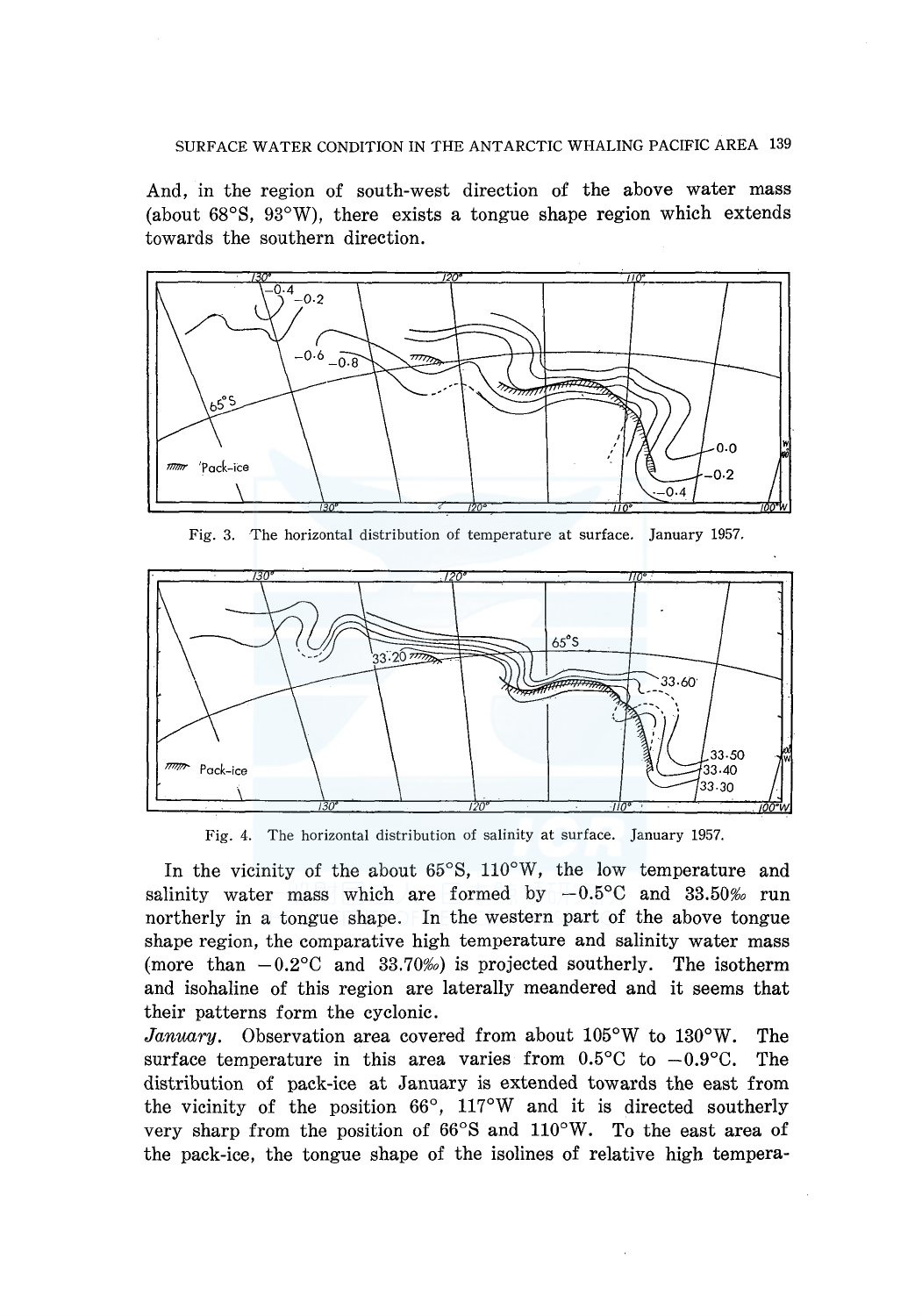### 140 K. NASU

ture and salinity with values more than  $0.0^{\circ}$ C and  $33.60\%$  is penetrated towards the south-west. To the west side of the south-westerly tongue region, the low temperature and salinity water mass is projected towards the north-east. This fact would have been probably caused by the condition of distribution of pack-ice. In the sea region between the northern and southern currents evaluated by referring the isoline map are formed the intricate sea conditions, and the distribution of temperature in this area varies abruptly.



Fig. 5. The horizontal distribution of temperature at surface. February 1957.



Fig. 6. The horizontal distribution of salinity at surface. February 1957.

The condition of pack-ice at the western part of the  $117^{\circ}$ W is not clear, but it will be evaluated that the pack-ice is distributed towards southern direction from about 117°W.

At the vicinity of 117°W, the high temperature and salinity water mass is found, and at the west part of it, near the 128°W, the considerable emphatic tongue shape running toward the south-west direction is recognized.

*February.* Observation area made in this month is covered from 160°W to 120°W. And, the minimum temperature in this region was  $-1.4^{\circ}$ C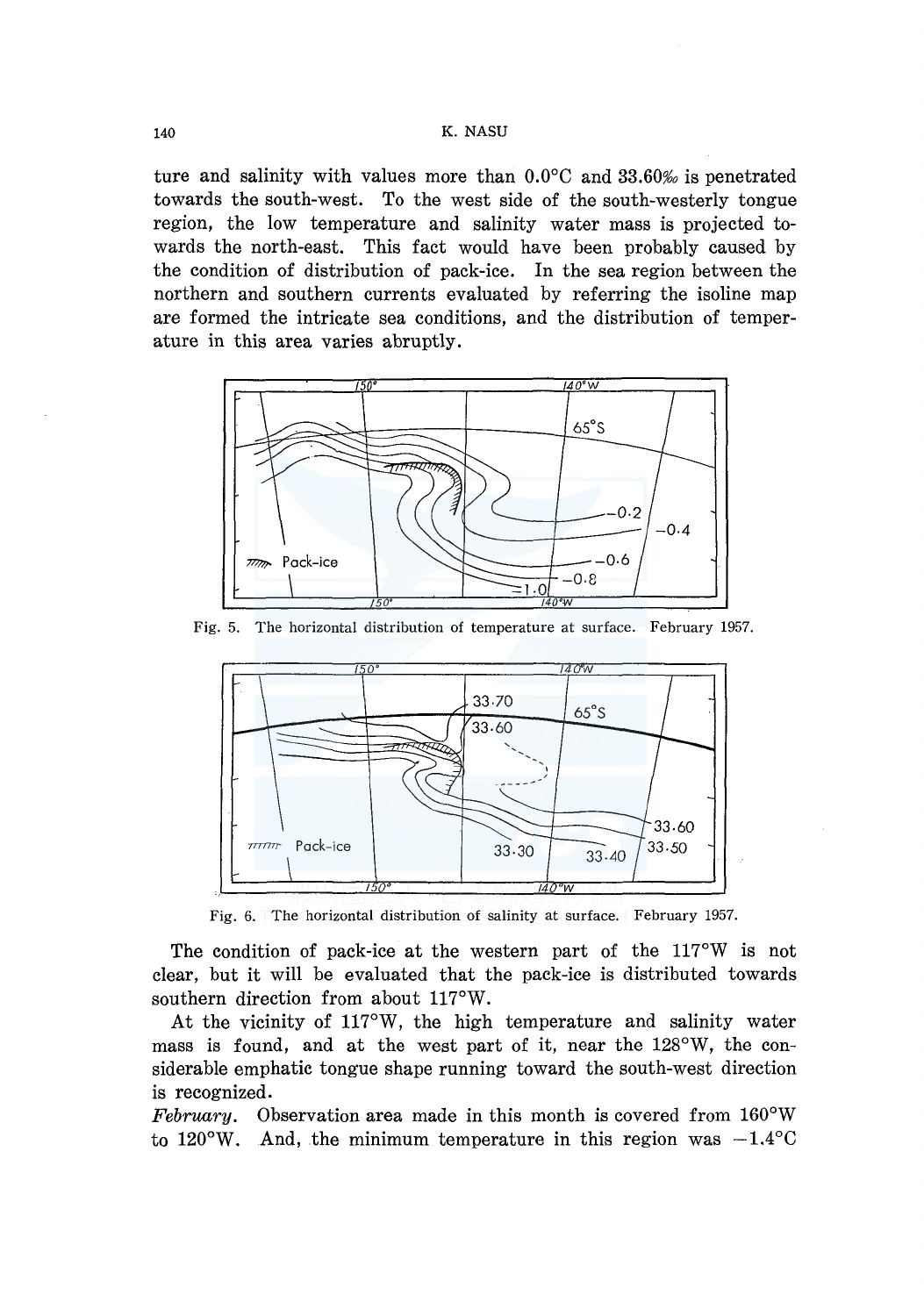## SURFACE WATER CONDITION IN THE ANTARCTIC WHALING PACIFIC AREA 141

in the edge of pack-ice and also there exists the tongue-shaped low temperature zone extending towards the east direction along the packice zone. Moreover, the low isohaline of  $33.30\%$  runs in the same pattern as the low isotherm along the pack-ice line. In the vicinity of the pack-ice zone the low temperature and salinity water mass is found, and the hydrographical conditions of water mass vary extremely. This fact is clearly influenced by the melting of ice, as described by Sverdrup et al (1946), and it is assumed that before the occurrence of its melting, the distribution of ice was extended towards the east.

On the other hand, the high temperature and salinity water mass is extended towards the west part, and in this part there exists the meandering convergence. Generally, the temperature and salinity in December, January, and February are distributed to the tendency to have high value in the east and low in the west. The isoplethes of temperature and salinity are analogous each other.

## SEA CONDITION IN THE VICINITY OF THE PACK-ICE

It is clear from the facts already stated that the water temperature and salinity are low in the vicinity of the pack-ice. But we cannot



assert the generality of this character. Because, the above result did not be deducted from an average treatment of the data obtained by many observations. But, it is recognized that the salinity becomes abruptly lower within the domain of distance 30 sea miles from the pack-ice zone. Besides, Tsuchida (1952) has pointed out that the distribution of salinity changes suddenly within the domain of distance 100 sea miles from the pack-ice.

Referring from Fig. 7, it seems that water temperature is ascent with approaching to the pack-ice and is descent at the nearest vicinity of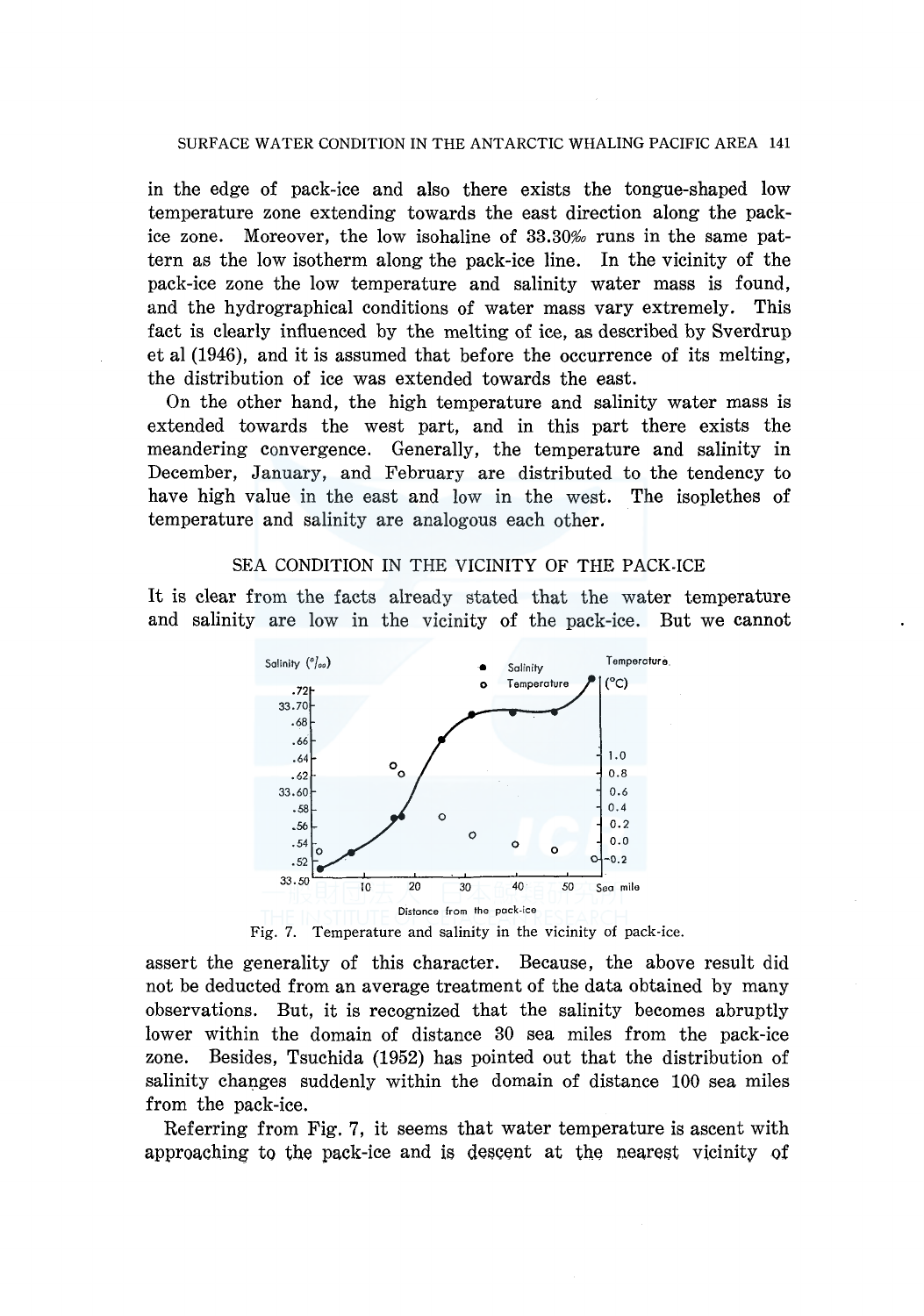#### 142 K. NASU

the pack-ice. But, we will consider that this phenomenon is unreasonable under our physical analysis. Because, in our treatment concerning the distribution of water temperature, we did not take into account the effect of the time dependent deviation of water temperature caused by the variation of the various kinds of meteorological factors with the phase shift of the time of observation in the respective positions.

# RELATION BETWEEN THE SURFACE WATER CONDITION AND THE WHALING GROUNDS

In January, the main whaling grounds are situated near the regions of 65°S-115°W and 67°S-107°W, and in the neighbourhood of these two regions the southerly warm currents are found.

In February, the area of whaling grounds are narrower than that in January, and the center of ground area in this month are located near the position of 67°S-145°W, in where the relative high temperature and salinity water mass are projected towards the west. The most of whale caught in this area are fin whales, and the blue whales which are very few in the same ground are caught in the relatively lower temperature region, especially in the region near the pack-ice water.

It will be considered that the center of whaling grounds were situated in the tops of the tongue shape of isotherms and isohalines, as already reported by Shimomura (1950). Generally, it can be assumed that the southerly warm currents play a very important role for the formation of the Antarctic whaling grounds, especially baleen whale's ground.

#### ACKNOWLEDGEMENT

The author is obliged to Dr. Michitake Uda, Prof. of the Tokyo University of Fisheries, and Mr. Takahisa Nemoto, a member of the Whales Research Institute, for their instruction and helpful suggestions. Dr. Yasukazu Saito and Mr. Makoto Ishino, the Tokyo University of Fisheries, read this manuscript and gave him the valuable suggestions.

Last of all, the author would like to express his hearty thanks to Mr. Yuji Tobita and Mr. Kazuo Haga, member of Fisheries Agency who co-operated this research on the board of " Nisshin-maru ".

## SUMMARY

1. Generally, the water temperature and salinity at the former sanctuary area have a tendency to be high in the east and low in the west.